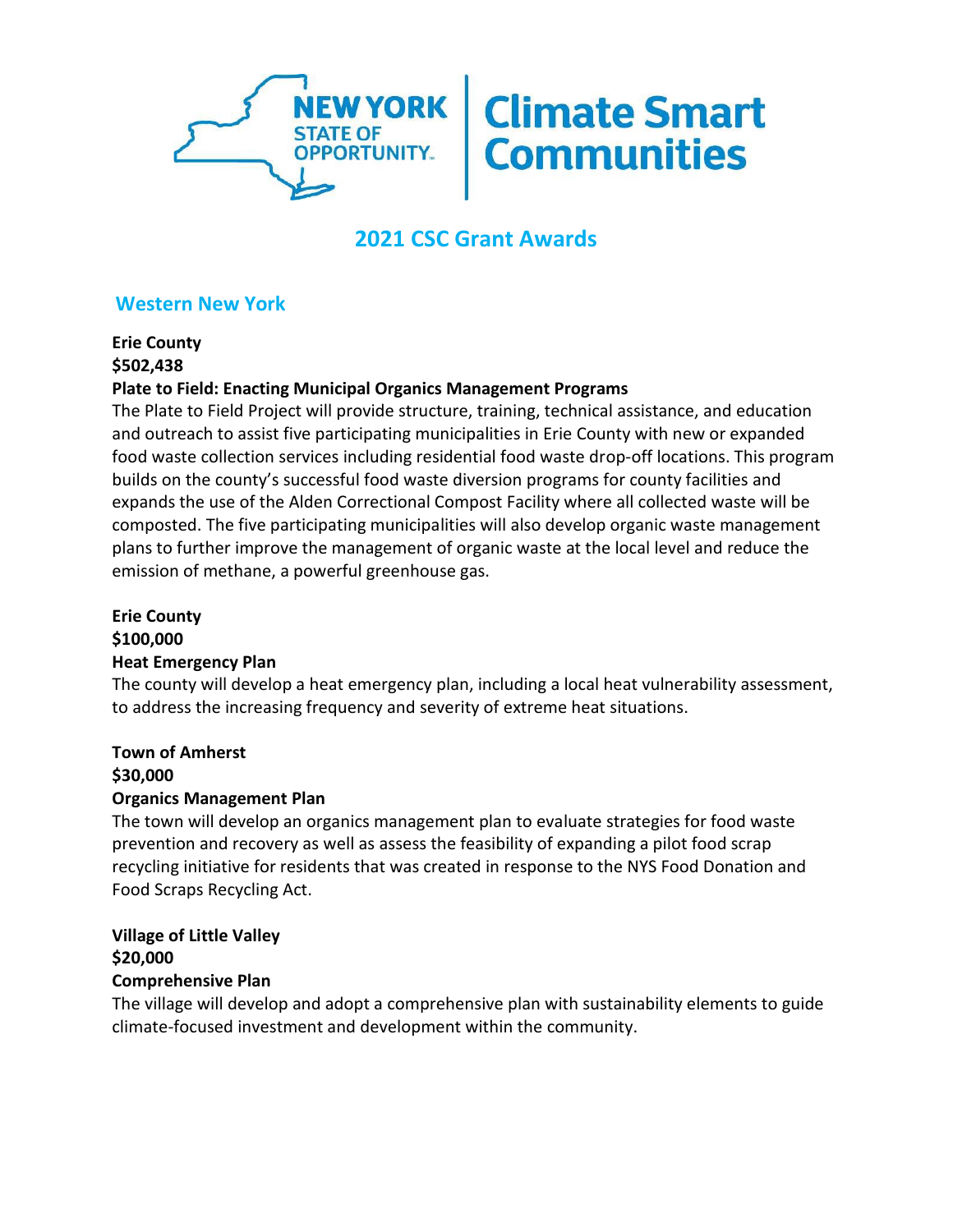# **Southern Tier**

#### **Town of Sherburne \$30,000 Comprehensive Plan Update**

The town will update its 2004 comprehensive plan to include sustainability and resiliency elements in alignment with the related Climate Smart Communities certification action.

# **Central NY**

# **Town of Cazenovia \$232,000**

#### **Stormwater Flood Mitigation**

This project addresses two locations in the town where the existing stormwater infrastructure is increasingly unable to capture and convey runoff from intense rainfall events that are resulting from changes in climate patterns. Work includes the removal and replacement of collapsed and inadequate culverts and improperly located catch basins and storm piping to increase flow capture, removal of curbing and catch basins and repaving to provide sheet flow, a new storm sewer and swale system to intercept runoff, and a hydrodynamic separator unit for one site that will provide sediment removal to improve the quality of runoff water into a tributary of Cazenovia Lake.

## **Town of Geddes**

## **\$219,161**

## **Westvale Plaza Improvements**

The town will implement a key recommendation from a recently adopted comprehensive plan to incorporate sidewalk extensions to Westvale Plaza and provide improved multi-modal connectivity between current and future developments along the corridor. Pedestrians are frequently observed attempting to cross busy intersections in this area and this route is used by bicyclists riding to, and from, the City of Syracuse. Implementation of this project will have a positive impact on public safety, the economy, and the quality of life for local residents.

#### **Town of Manlius \$22,250**

## **Climate Action Plans**

The town will develop two plans for reducing greenhouse gas emissions, one focused on government operations and a second focused on emissions from the whole community.

# **North Country**

**Town of Plattsburgh \$388,875 New York Road Bike Lanes**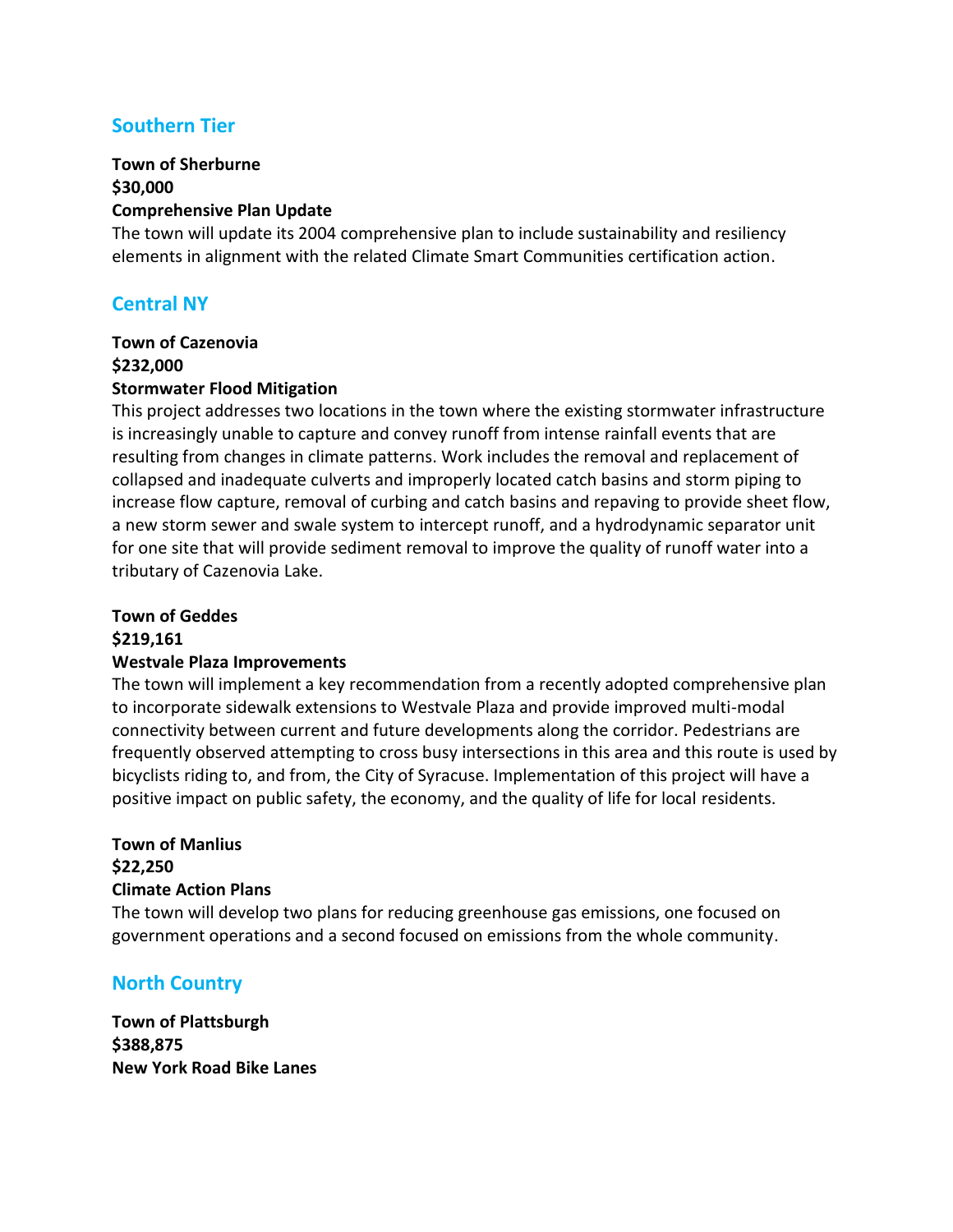The town will construct bike lanes along both sides of New York Road, reducing the current, underutilized, four-lane highway to two lanes. The bike lanes will offer a safe, healthy, and sustainable mode of transportation that will reduce vehicle miles traveled and emission of greenhouse gases.

# **Mohawk Valley**

#### **Town of Oneonta \$14,000 Comprehensive Plan Update**

The town will update its 2014 comprehensive plan to include sustainability, smart growth, and climate resiliency elements.

# **Town of Otsego \$14,000 Comprehensive Plan Update**

The town will update its 2008 comprehensive plan to include sustainability elements in alignment with the related Climate Smart Communities certification action and the Climate Leadership and Community Protection Act.

# **Town of Whitestown**

#### **\$210,000**

## **Sauquoit Creek Flood Bench Phase 3**

Phase three of the Sauquoit Creek Channel and Floodplain Restoration Program involves the construction of three floodplain benches. These benches will reduce flood stage during extreme weather events, reduce impacts of flooding to town and village properties and restore natural riverine processes by connecting Sauquoit Creek to its original floodplain. The anticipated outcomes include a reduction in the 1-percent annual chance flood event, mitigation of flooding and erosion along the stream corridor, and stream bank stabilization.

# **Mid-Hudson**

# **Ulster County \$74,000 Community Climate Action Plan**

The county will develop a county-wide climate action plan focused on greenhouse gas mitigation at the community level. The final plan will be compliant with Climate Smart Communities PE2 Action: Community Climate Action Plan.

#### **City of New Rochelle \$600,375 Complete Streets Phase IV**

The city will implement the next step of its Complete Streets Plan on a section of Brook Street by improving traffic signalization and adding ADA accessible sidewalks. These improvements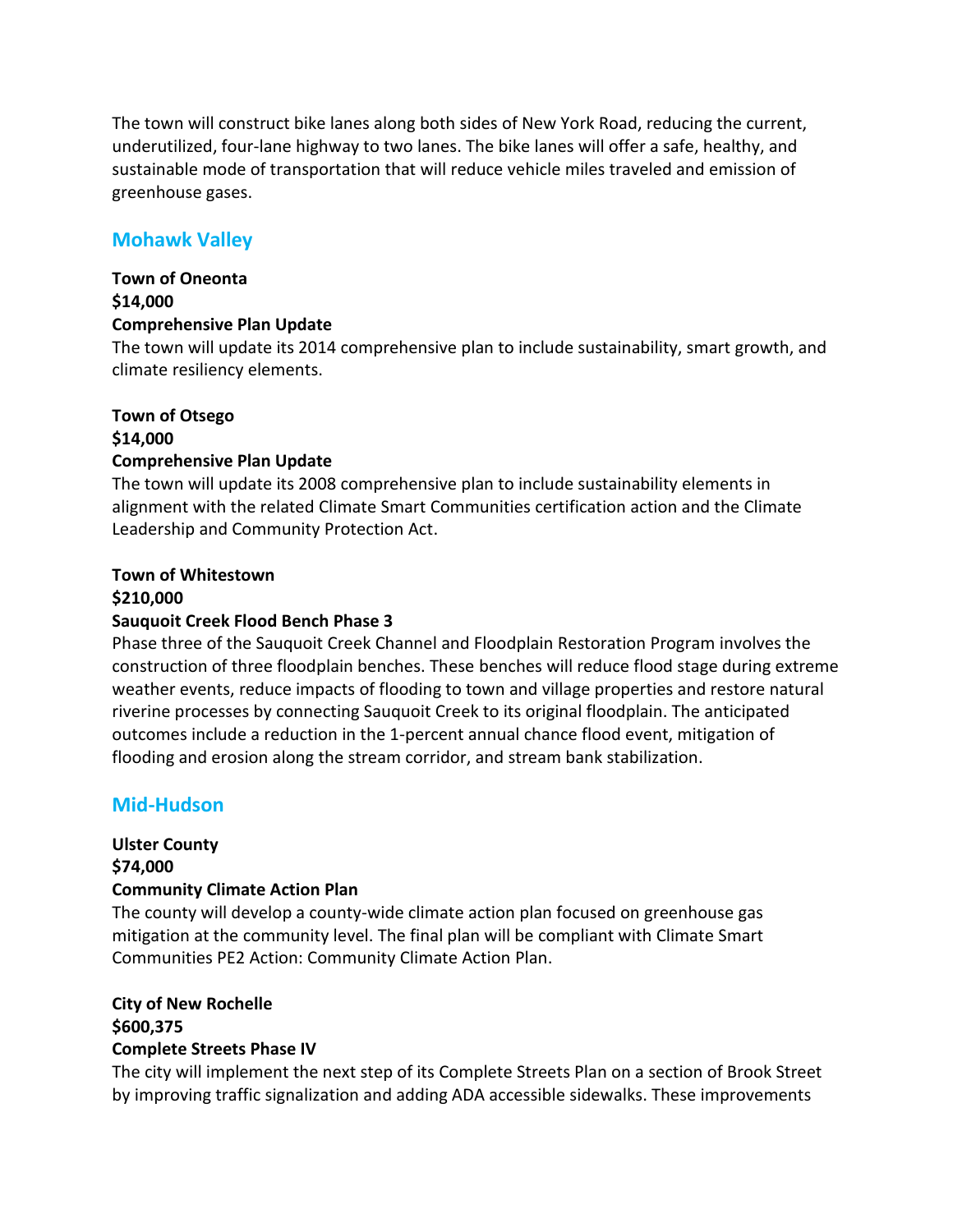will allow for a better connection to the LINC - an innovative, linear, urban park designed to facilitate alternative transportation and connect diverse neighborhoods. Together these projects move the city forward in the realization of a walkable, bicycle-friendly, sustainable community, with reduced greenhouse gas emissions.

## **City of New Rochelle \$80,000**

#### **Climate Vulnerability Assessment**

The city will develop a climate vulnerability assessment. The assessment will prioritize the input of disadvantaged communities within the city and advance the city's goal of creating a climate justice adaptation plan.

# **Town of Delaware \$2,000,000**

## **Wastewater Treatment Plant Relocation**

The town will construct a new wastewater treatment plant outside of the floodplain on a recently purchased 5-acre parcel in the hamlet of Callicoon. The current facility has reached the end of its useful life and was constructed in what is now recognized as a floodplain. The plant has sustained damage during past flood events and is at increased risk as climate change results in more frequent and heavier rainfall events for the area. The existing outfall will be maintained, and the plant has been designed to meet revised effluent limits including those for nutrient removal.

## **Town of Montgomery \$45,500**

#### **Bike and Pedestrian Plan**

The town will develop a bicycle and pedestrian master plan to improve access to multimodal transportation and reducing greenhouse gas emissions throughout the community.

# **Town of New Castle \$500,000**

#### **ChapLine Trail**

The town will construct a 1.6-mile multi-modal ChapLine trail along the Metro-North Rail Line and portions of a sewer trunk line easement. The trail will connect the Chappaqua Crossing mixed use area, Horace Greeley High School, and downtown Chappaqua. The trail will reduce the Town's reliance on automobile transportation, reduce greenhouse gas emissions, provide a healthy and convenient alternative to vehicular travel for those who live, work, or attend schools in the area and offer a scenic experience for residents and visitors as it traverses along wetlands, a gorge, woodlands, train tracks, and open meadows.

**Town of Orangetown \$40,000 Comprehensive Plan Update**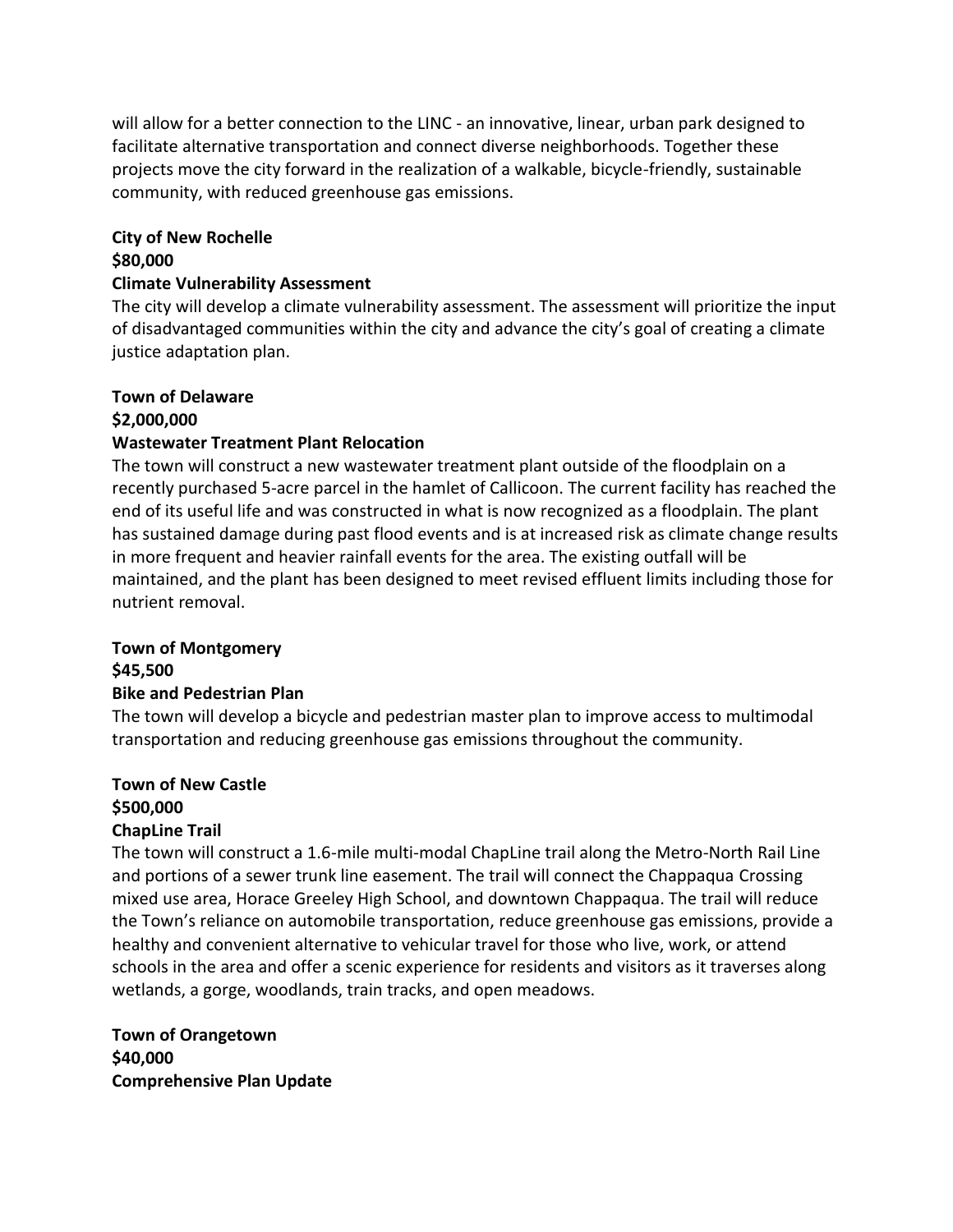The town will develop an update to the 2003 comprehensive plan. The update will include provisions for combating climate change, increasing sustainability, and addressing environmental justice as well as assessing options for a significant stretch of Hudson river shoreline that has become a part of the town after the dissolution of the Village of Nyack.

# **Town of Saugerties**

# **\$269,688**

### **Kiwanis Ice Arena Air-Cooled Chiller Project**

The Kiwanis Ice Arena Air-Cooled Chiller Project will replace an outdated R-134a chiller with a new, more efficient and cost effective, environmentally friendly chiller that uses R717 ammonia refrigerant. This refrigerant type will reduce the amount of greenhouse gases emitted to the atmosphere through leaks in traditional cooling systems. Outcomes will be reduced energy and financial costs, elimination of commercial water treatment, and a reduction in maintenance costs.

# **Village of Sleepy Hollow**

#### **\$73,750**

## **Government Operations and Community Climate Action Plans**

development and climate resiliency well into the city's future.

The village will develop both a government operations climate action plan (CAP) and a community CAP in order to define greenhouse gas reduction targets in both sectors and provide a framework of actions for achieving those targets.

# **Long Island**

# **City of Glen Cove \$50,000 PlanGC: A master plan for the City of Glen Cove** The city will develop a new comprehensive plan, entitled PlanGC, to guide sustainable

# **Finger Lakes**

# **Monroe County \$97,820 Climate Action Plan**

The county will develop a climate action plan that will establish greenhouse gas reduction targets and associated inventories for both government operations and community emissions. The plan will provide data-driven strategies that will improve planning and development processes for infrastructure and buildings, energy, water resources, transportation, and waste.

**City of Rochester \$225,763 Shade Structures**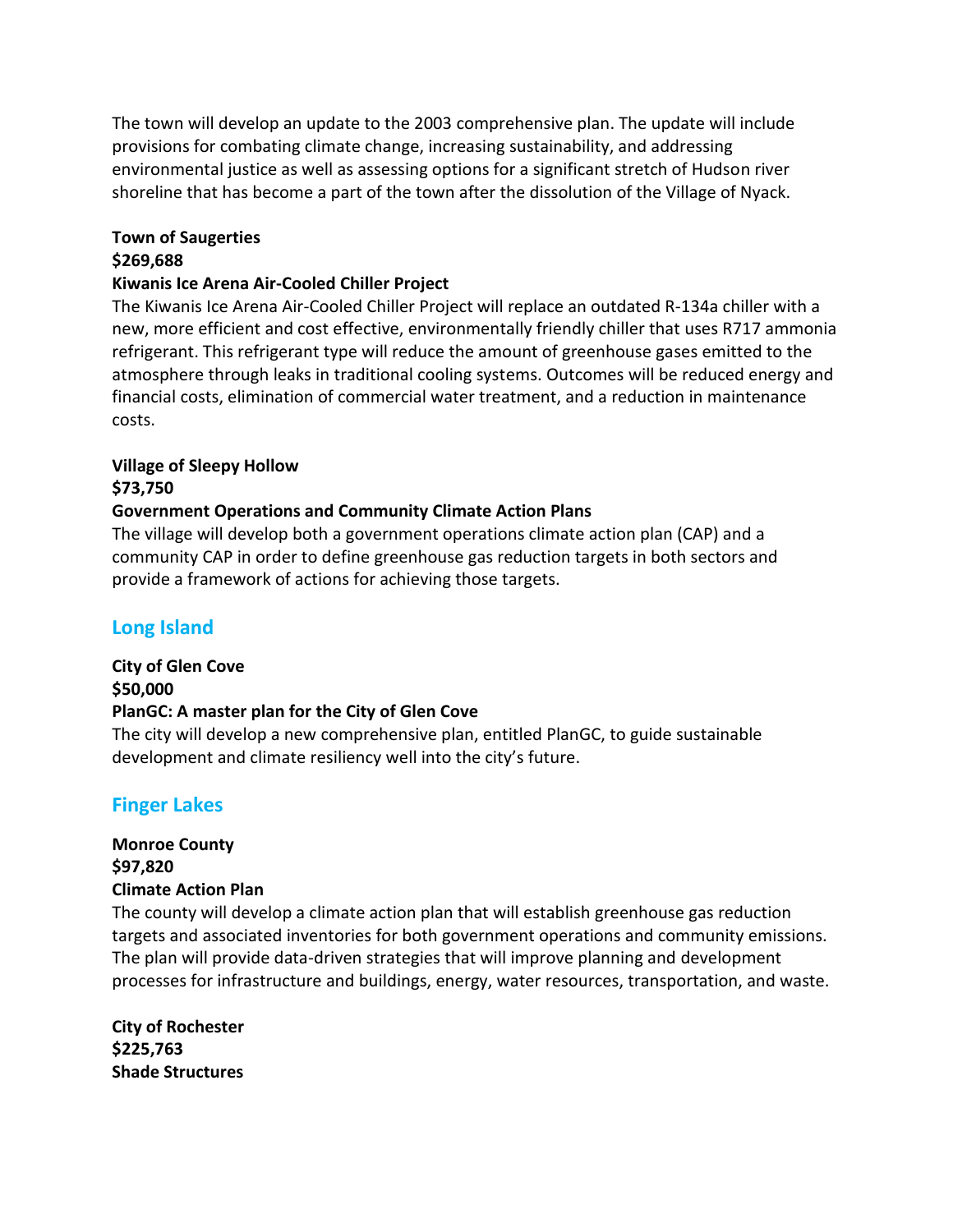The city will design and construct two or three park shelters to serve as permanent shade structures within Cobbs Hill, Genesee Valley, and/or Maplewood parks. These shade structures will provide protection against harmful UV rays and help city residents prevent heat exhaustion, overheating, and sunstroke. These and other heat-related conditions are expected to become more prevalent due to the increasing impact of climate change, including hotter summers and more days with temperatures above 90 degrees.

#### **City of Rochester**

### **\$40,000**

## **Organics Management Plan**

The city and multiple stakeholders will develop an organics management plan that will provide a comprehensive approach to collaboratively reducing food waste and recycling organics. This plan will complement the city's ongoing efforts, including a 2020 organics feasibility study, 2021 food waste education pilot program, and 2021 residential organics recycling pilot program.

# **Capital Region**

### **Albany County \$15,000 Greenhouse Gas Inventories Update**

The county will update the government operations and community greenhouse gas inventories to inform policymaking, climate change mitigation and capital investments.

# **Warren County**

## **\$40,000**

## **Organics Management Plan**

The county will develop an organics management plan that will assess strategies for reducing food waste, as well as the diversion of food waste from the landfill and waste incinerator to reduce the release of methane, a powerful greenhouse gas, into the atmosphere.

# **City of Albany \$2,000,000**

## **Brevator Complete Street Project**

The Brevator Street Complete Street Project will transform a wide, vehicle-oriented street into a multimodal corridor between two of Albany's prominent arterial roads: Washington Avenue and Western Avenue. Brevator Street will be retrofitted to include new pedestrian and bicycle facilities, traffic calming, and new Bus Rapid Transit service that will serve nearby educational and job centers, including the NYS Harriman Campus, SUNY University at Albany Uptown Campus, All Saints Academy, Rosemont Park, and two high-traffic bus lines along Washington and Western Avenues. By transforming Brevator into a complete street, the City of Albany and CDTA will decrease vehicle trips, greenhouse gas emissions, and make walking, bicycling, and transit safer as well as more attractive as primary transportation options.

**City of Cohoes \$460,000**